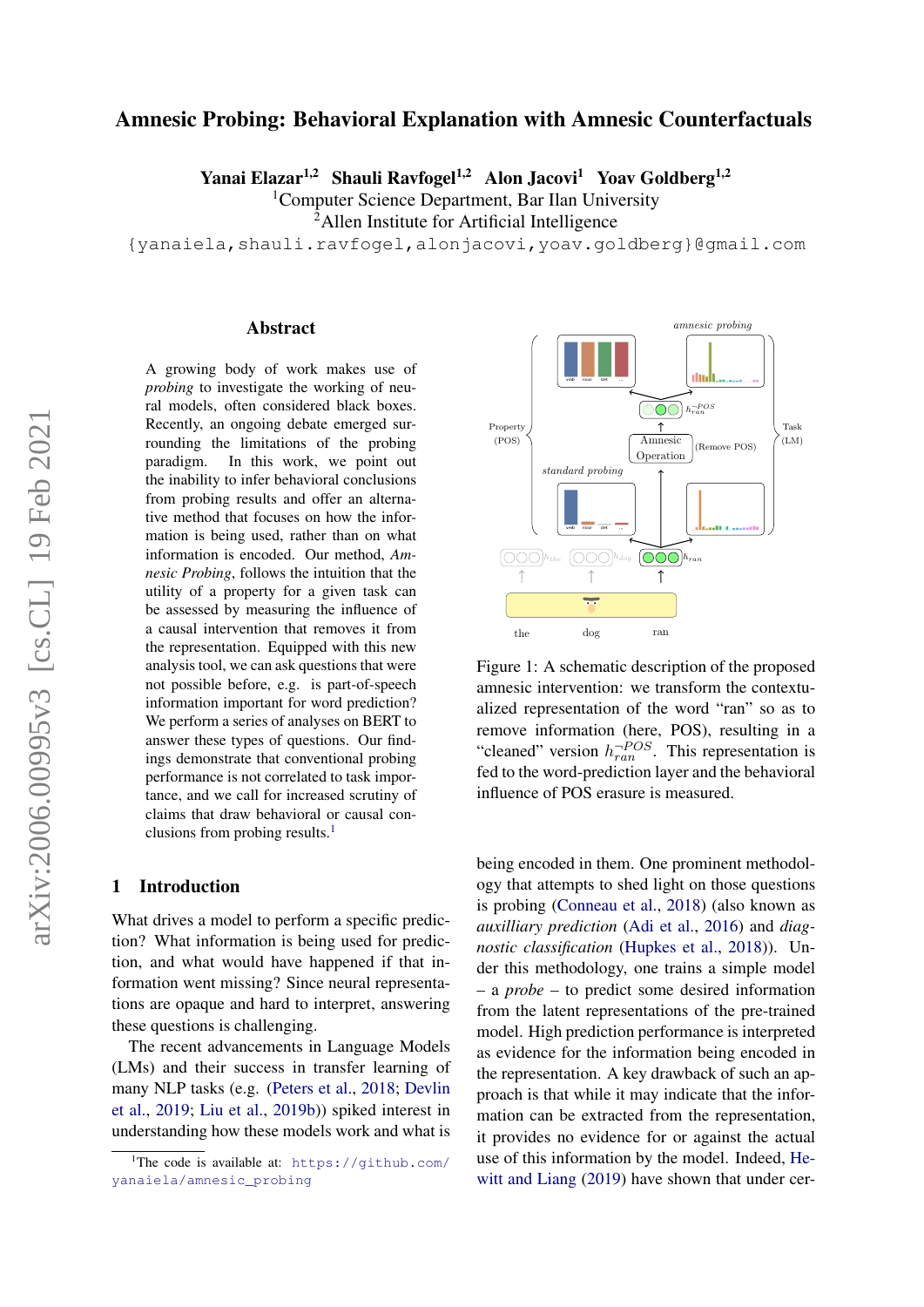tain conditions, above-random probing accuracy can be achieved even when the information that is probed for is linguistically-meaningless noise, which is unlikely to have any use by the actual model. More recently, [Ravichander et al.](#page-12-3) [\(2020\)](#page-12-3) showed that models encode linguistic properties, even when not required at all for solving the task, questioning the usefulness and common interpretation of probing. These results call for higher scrutiny of *causal* claims based on probing results.

In this paper, we propose a counterfactual approach which serves as a step towards causal attribution: *Amnesic Probing* (see Figure [1](#page-0-1) for a schematic view). We build on the intuition that if a property  $Z$  (e.g., part-of-speech) is being used for a task T (e.g., language-modeling), then the *removal* of Z should negatively influence the ability of the model to solve the task. Conversely, when the removal of  $Z$  has little or no influence on the ability to solve  $T$ , one can argue that knowing  $Z$  is not a significant contributing factor in the strategy the model employs in solving T.

As opposed to previous work that focused on intervention in the input space [\(Goyal et al.,](#page-11-4) [2019;](#page-11-4) [Kaushik et al.,](#page-12-4) [2020;](#page-12-4) [Vig et al.,](#page-13-0) [2020\)](#page-13-0) or in specific neurons [\(Vig et al.,](#page-13-0) [2020\)](#page-13-0), our intervention is done on the representation layers. This makes it easier than changing the input (which is non-trivial) and more efficient than querying hundred of neurons (which become combinatorial when considering the effect of multiple neurons simultaneously).

We demonstrate that amnesic probing can function as a debugging and analysis tool for neural models. Specifically, by using amnesic probing we show how to deduce whether a property is used by a given model in prediction.

In order to build the counterfactual representations, we need a function that operates on a pretrained representation and returns a counterfactual version that no longer encodes the property we focus on. We use the recently proposed algorithm for neutralizing linear information: *Iterative Nullspace Projection (INLP)* [\(Ravfogel et al.,](#page-12-5) [2020\)](#page-12-5). This approach allows us to ask the counterfactual question: "How will the prediction of a task differ without access to some property?" [\(Pearl and](#page-12-6) [Mackenzie,](#page-12-6) [2018\)](#page-12-6). This approach relies on the assumption that the usefulness of some information can be measured by neutralizing it from the representation and witnessing the resulting *behavioral* change. It echoes the basic idea of ablation tests

where one removes some component and measures the influence of that intervention.

We study several linguistic properties such as part-of-speech (POS) and dependency labels. Overall, we find that as opposed to the common belief, high probing performance does not mean that the probed information is used for predicting the main task  $(\S 4)$ . This is consistent with the recent findings of [Ravichander et al.](#page-12-3) [\(2020\)](#page-12-3). Our analysis also reveals that the properties we examine are often being used differently in the *masked* setting (which is mostly used in LM training) and in the *non-masked* setting (which is commonly used for probing or fine-tuning) ([§5\)](#page-4-0). We then dive deeper into a more fine-grained analysis and show that not all of the linguistic property labels equally influence prediction ([§6\)](#page-6-0). Finally, we re-evaluate previous claims about the way that BERT process the traditional NLP pipeline [\(Tenney et al.,](#page-13-1) [2019a\)](#page-13-1) with amnesic probing and provide a novel interpretation on the utility of different layers ([§7\)](#page-7-0).

#### <span id="page-1-1"></span>2 *Amnesic Probing*

### 2.1 Setup and Formulation

Given a set of labeled data of data points  $X =$  $x_1, \ldots, x_n^2$  $x_1, \ldots, x_n^2$  and task labels  $Y = y_1, \ldots, y_n$  we analyze a model  $f$  that predicts the labels  $Y$  from  $X: \hat{y}_i = f(x_i)$ . We assume that this model is composed of two parts: an encoder  $h$  that transforms input  $x_i$  into a representation vector  $\mathbf{h}_{x_i}$  and a classifier c that is used for predicting  $\hat{y}_i$  based on  $\mathbf{h}_{x_i}$ :  $\hat{y}_i = c(h(x_i))$ . We refer by *model* to the component that follows the encoding function  $h$  and is used for the classification of the task of interest y. Each data point  $x_i$  is also associated with a *property* of interest  $z_i$  which represents additional information, which may or may not affect the decision of the classifier c.

In this work, we are interested in the change in the prediction of the classifier  $c$  on the prediction  $\hat{y}_i$  which is caused due to the removal of the property Z from the representation  $h(x_i)$ , that is  $h(x_i)^{-Z}$ .

# 2.2 *Amnesic Probing* with INLP

Under the counterfactual approach, we aim to evaluate the behavioral influence of a specific type of information  $Z$  (e.g. POS) on some tasks (e.g.

<span id="page-1-0"></span> $2$ The data points can be words, documents, images etc. based on the application.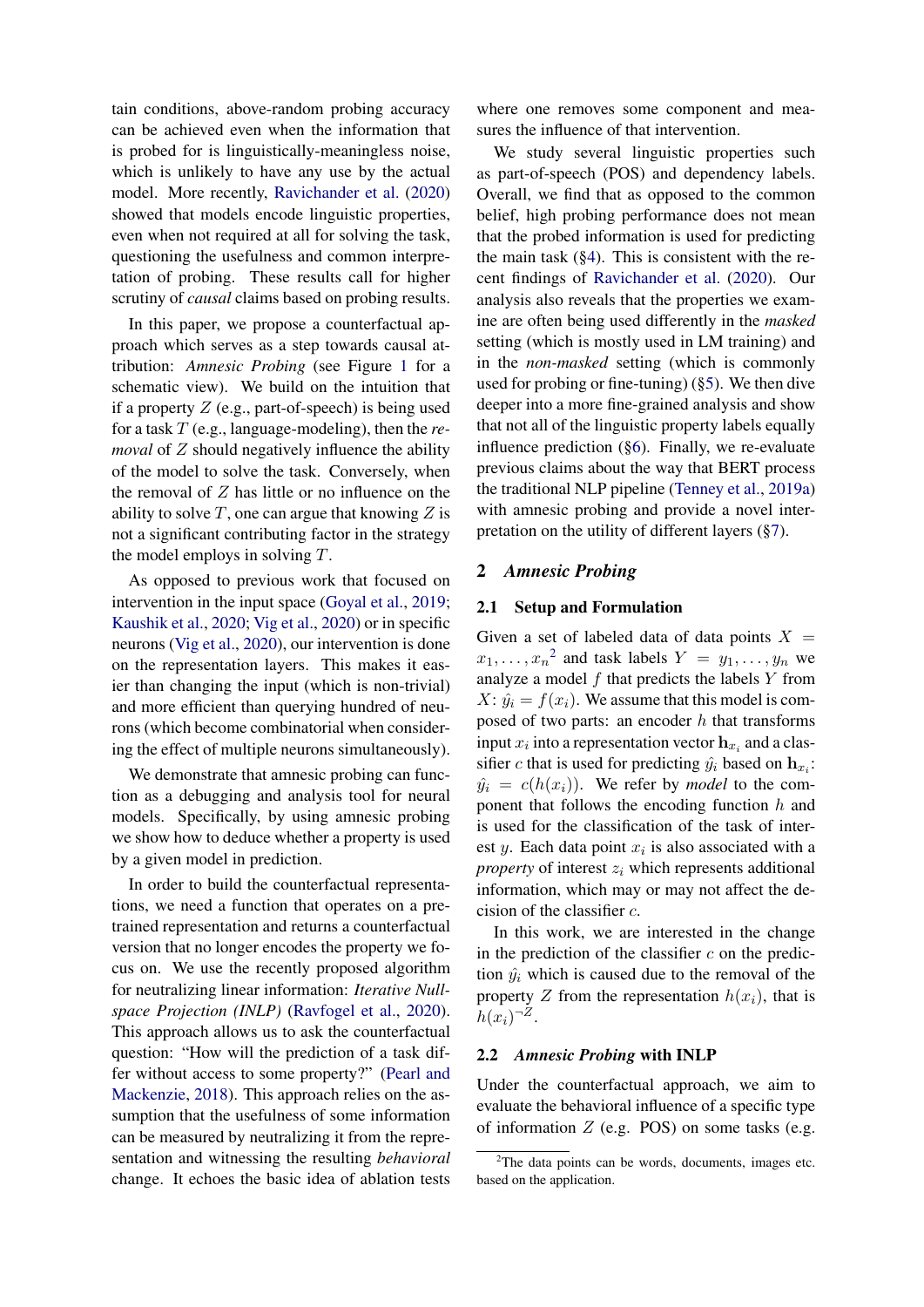language modeling). To do so, we selectively remove this information from the representation and observe the change in the behavior of the model on the main task.

One commonly used method for information removal relies on adversarial training through the gradient reversal layer technique [\(Ganin et al.,](#page-11-5) [2016\)](#page-11-5). However, this technique requires changing the original encoding by retraining the model, which is not desired in our case as we wish to study the original model's behavior. Additionally, [Elazar and Goldberg](#page-11-6) [\(2018\)](#page-11-6) found that this technique does not completely remove all the information from the learned representation.

Instead, we make use of a recently proposed algorithm called Iterative Nullspace Projection (INLP) [\(Ravfogel et al.,](#page-12-5) [2020\)](#page-12-5). Given a labeled dataset of representations  $H$ , and a property to remove,  $Z$ , INLP neutralizes the ability to linearly predict  $Z$  from  $H$ . It does so by training a sequence of linear classifiers (probes)  $c_1, ..., c_k$  that predict  $Z$ , interpreting each one as conveying information on a unique direction in the latent space that corresponds to  $Z$ , and iteratively removing each of these directions. Concretely, we assume that the *i*th probe  $c_i$  is parameterized by a matrix  $W_i$ . In the *i*th iteration,  $c_i$  is trained to predict Z from  $H^3$  $H^3$ , and the data is projected onto its nullspace using a projection matrix  $P_{N(W_i)}$ . This operation guarantees  $W_i P_{N(W_i)} H = 0$ , i.e., it neutralizes the features in the latent space which were found by  $W_i$  to be indicative to Z. By repeating this process until no classifier achieves above-majority accuracy, INLP removes *all* such features.[4](#page-2-1)

Amnesic Probing vs. Probing Note that amnesic probing *extends* conventional probing, as it is only relevant in cases where the property of interest can be predicted from the representation. If a probe gets random accuracy, the information cannot be used by the model, to begin with. As such, amnesic probing can be seen as a complementary method, which inspects probe accuracy as a first step, but then proceeds to derive behavioral outcomes from the directions associated with the probe, with respect to a specific task.

### <span id="page-2-3"></span>2.3 Controls

The usage of INLP in this setup involves some subtleties we aim to account for: (1) Any modification to the representation, regardless of whether it removes information necessary to the task, may cause a decrease in performance. Can the drop in performance be attributed solely to the modification of the representation? (2) The removal of any property using INLP may also cause the removal of correlating properties. Does the removed information only pertain to the property in question?

Control over Information In order to control for the information loss of the representations, we make use of a baseline that removes the same number of directions as INLP does, but randomly.

For every INLP iteration, the data matrix' rank decreases by the number of labels of the inspected property. This operation removes information from the representation which might be used for prediction. Using this control, *Rand*, instead of finding the directions using a classifier that learned some task, we generate random vectors from a uniform distribution, that accounts for random directions. Then, we construct the projection matrix as in INLP, by finding the intersection of nullspaces.

If the *Rand* impact on performance is lower than the impact of amnesic probing for some property, we conclude that we removed important directions for the main task. Otherwise, when the *Rand* control has a similar or higher impact, we conclude that there is no evidence for property usage by the main task.

**Control over Selectivity<sup>[5](#page-2-2)</sup>** The result of the amnesic probing is taken as an indication of whether or not the model we query makes use of the inspected property for prediction. However, the removed features might solely correlate with the property (e.g. word position in the sentence has a nonzero correlation to syntactic function). To what extent is the information removal process we employ selective to the property in focus?

We test that by explicitly providing the gold information that has been removed from the representation, and finetuning the subsequent layers (while the rest of the network is frozen). Restoring the original performance is taken as evidence

<span id="page-2-1"></span><span id="page-2-0"></span> $3$ Concretely, we use linear SVM [\(Pedregosa et al.,](#page-12-7) [2011\)](#page-12-7). <sup>4</sup>All relevant directions are removed to the extent they are

identified by the classifiers we train. Therefore, we run INLP until the last linear classifier achieves a score within one point above majority accuracy on the development set.

<span id="page-2-2"></span> $5$ Not to be confused with [Hewitt and Liang](#page-11-3) [\(2019\)](#page-11-3) Selectivity. Although recommended to use when performing standard probing, we argue it does not fit as a control for *amnesic probing* and provide a detailed explanation in Appendix [B.](#page-14-0)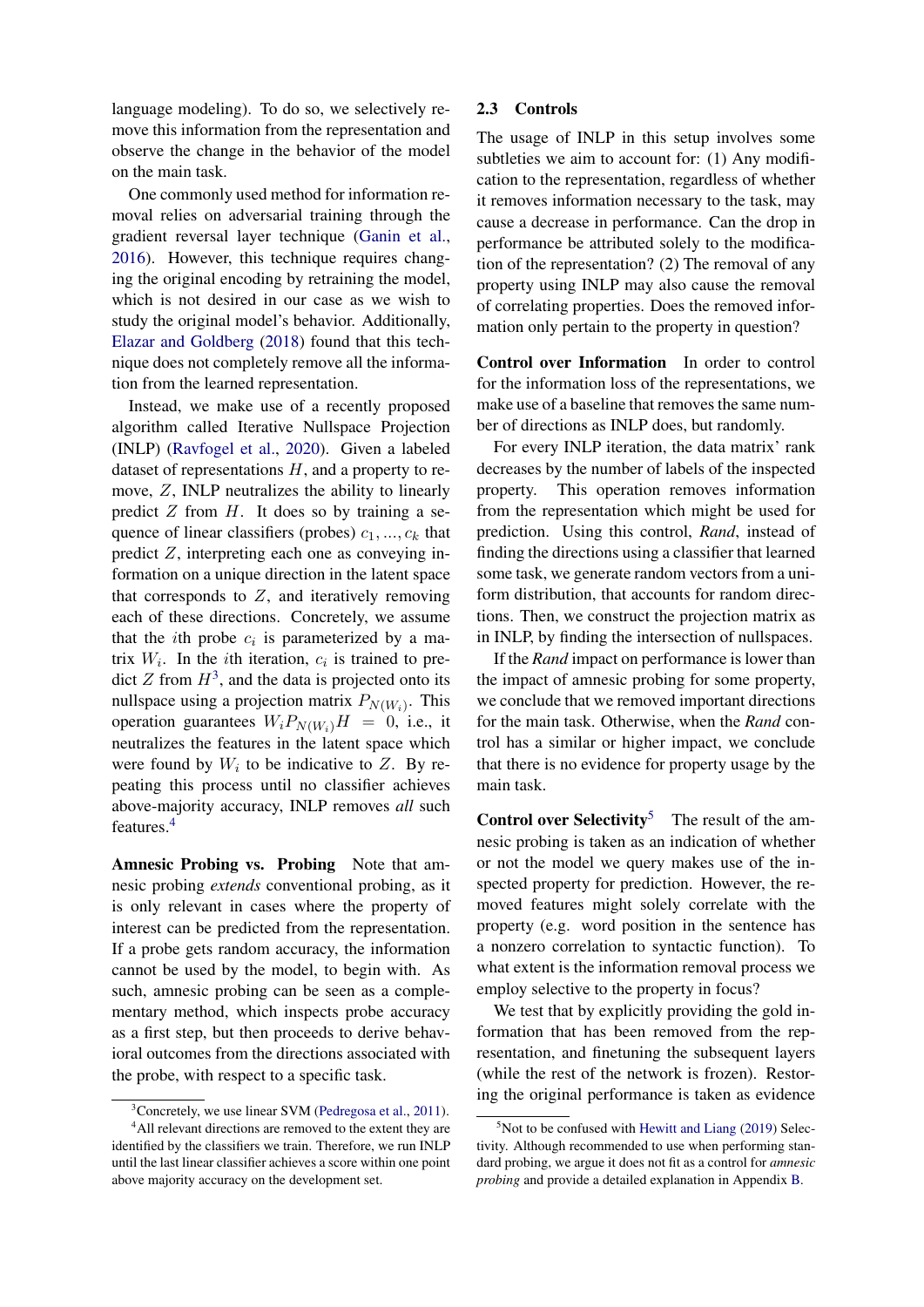that the property we aimed to remove is enough to account for the damage sustained by the amnesic intervention (it may still be the case that the intervention removes unrelated properties; but given the explicitly-provided property information, the model can make up for the damage). However, if the original performance is not restored, this indicates that the intervention removed more information than intended, and this cannot be accounted for by merely explicitly providing the value of the single property we focused on.

Concretely, we concatenate feature vectors of the studied property to the amnesic representations. Those vectors are 32-dimensional and are initialized randomly, with a unique vector for each value of the property of interest. Those are finetuned until convergence. We note that as the new representation vectors are of a higher dimension than the original ones, we cannot use the original matrix. For an easier learning process, we use the original embedding matrix and concatenate it with a new embedding matrix, randomly initialized, and treat it as the new decision function.

# 3 Studying BERT: Experimental Setup

### 3.1 Model

We use our proposed method to investigate BERT [\(Devlin et al.,](#page-11-0)  $2019$ ),  $6$  a popular and competitive masked language model (MLM) which has recently been the subject of many analysis works (e.g., [Hewitt and Manning](#page-11-7) [\(2019\)](#page-11-7); [Liu et al.](#page-12-8) [\(2019a\)](#page-12-8); [Tenney et al.](#page-13-1) [\(2019a\)](#page-13-1)). While most probing works focus on the ability to *decode* a certain linguistic property of the input text from the representation, we aim to understand which information is being *used* by it when predicting words from context. For example, we seek to answer questions such as the following: "Is POS information used by the model in word prediction?" The following experiments focus on language modeling, as a basic and popular task, but our method is more widely applicable.

#### 3.2 Studied Properties

We focus on six tasks of sequence tagging: coarse and fine-grained part-of-speech tags (*c-pos* and *f-pos* respectively); syntactic dependency labels (*dep*); named-entity labels (*ner*); and syntactic constituency boundaries<sup>[7](#page-3-2)</sup> which mark the begin-

ning and the end of a phrase (*phrase start* and *phrase end* respectively).

We use the training and dev data of the following datasets for each task: English UD Treebank [\(McDonald et al.,](#page-12-9) [2013\)](#page-12-9) for *c-pos*, *f-pos* and *dep*; and English OntoNotes [\(Weischedel et al.,](#page-13-3) [2013\)](#page-13-3) for *ner*, *phrase start* and *phrase end*. For training, we use 100,000 random tokens from those datasets.

### 3.3 Metrics

We report the following metrics:

LM accuracy: Word prediction accuracy.

Kullback-Leibler Divergence  $(D_{KL})$ : We calculate the  $D_{KL}$  between the distribution of the model over tokens, before and after the amnesic intervention. This measure focuses on the entire distribution, rather than the correct token only. Larger values imply a more significant change.

#### <span id="page-3-0"></span>4 To Probe or Not to Probe?

By using the probing technique, different linguistic phenomena such as POS, dependency information and NER [\(Tenney et al.,](#page-13-1) [2019a;](#page-13-1) [Liu](#page-12-8) [et al.,](#page-12-8) [2019a;](#page-12-8) [Alt et al.,](#page-11-8) [2020\)](#page-11-8) have been found to be "easily extractable" (typically using linear probes). A naive interpretation of these results may conclude that since information can be easily extracted by the probing model, this information is being used for predictions. We show that this is not the case. Some properties such as syntactic structure and POS are very informative and are being used in practice to predict words. However, we also find some properties, such as phrase markers, which the model *does not* make use of when predicting tokens, in contrast to what one can naively deduce from probing results. This finding is in line with a recent work that observed the same behavior [\(Ravichander et al.,](#page-12-3) [2020\)](#page-12-3).

For each linguistic property, we report the probing accuracy using a linear model, as well as the word prediction accuracy after removing information about that property. The results are summarized in Table [1.](#page-4-1) [8](#page-3-3) Probing achieves substantially higher performance over majority across all tasks. Moreover, after neutralizing the studied property from the representation, the performance on that

<span id="page-3-1"></span><sup>6</sup> Specifically, BERT-BASE-UNCASED [\(Wolf et al.,](#page-13-2) [2019\)](#page-13-2).

<span id="page-3-2"></span><sup>7</sup>Based on the Penn Treebank syntactic definitions.

<span id="page-3-3"></span> $8$ Note that since we use two different datasets, the UD Treebank for *dep*, *f-pos*, *c-pos* and OntoNotes for *ner*, *phrasestart* and *phrase-end*, the Vanilla LM-Acc performance differ between these setups.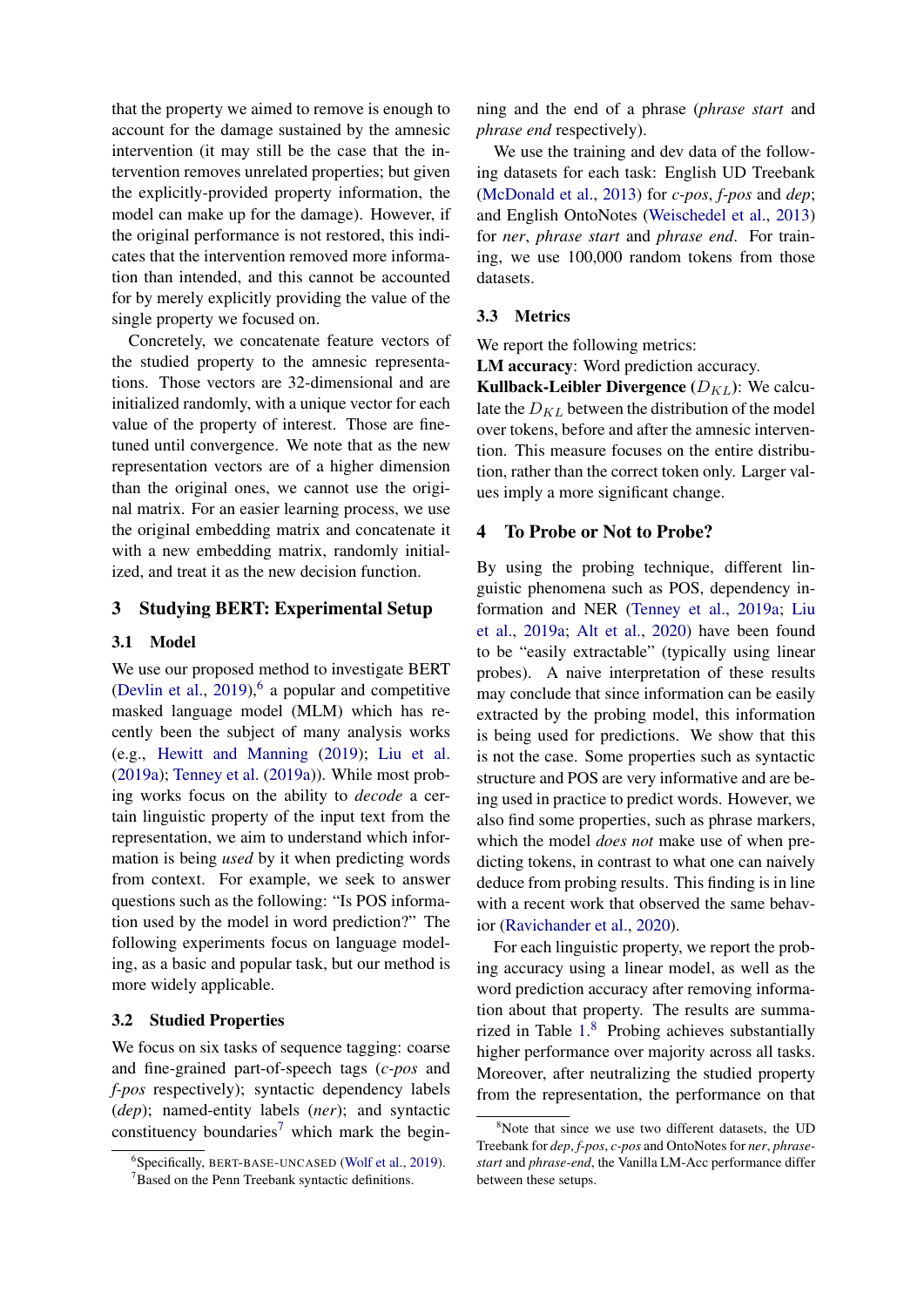<span id="page-4-1"></span>

|                   |             | dep   | $f$ -pos | $c$ -pos | ner   | phrase start phrase end |       |
|-------------------|-------------|-------|----------|----------|-------|-------------------------|-------|
| <b>Properties</b> | N. dir      | 738   | 585      | 264      | 133   | 36                      | 22    |
|                   | N. classes  | 41    | 45       | 12       | 19    | 2                       | 2     |
|                   | Majority    | 11.44 | 13.22    | 31.76    | 86.09 | 59.25                   | 58.51 |
| Probing           | Vanilla     | 76.00 | 89.50    | 92.34    | 93.53 | 85.12                   | 83.09 |
| LM-Acc            | Vanilla     | 94.12 | 94.12    | 94.12    | 94.00 | 94.00                   | 94.00 |
|                   | Rand        | 12.31 | 56.47    | 89.65    | 92.56 | 93.75                   | 93.86 |
|                   | Selectivity | 73.78 | 92.68    | 97.26    | 96.06 | 96.96                   | 96.93 |
|                   | Amnesic     | 7.05  | 12.31    | 61.92    | 83.14 | 94.21                   | 94.32 |
| $LM-DKL$          | Rand        | 8.11  | 4.61     | 0.36     | 0.08  | 0.01                    | 0.01  |
|                   | Amnesic     | 8.53  | 7.63     | 3.21     | 1.24  | 0.01                    | 0.01  |

Table 1: Property statistics, probing accuracies and the influence of the amnesic intervention on the model's distribution over words. *dep*: dependency edge identity; *f-pos* and *c-pos*: fine-grained and coarse POS tags; *phrase start* and *phrase end*: beginning and end of phrases. *Rand* refers to replacing our INLPbased projection with removal of an equal number of random directions from the representation. The number of iterations per task can be inferred from: N.dir/N.classes.

task drops to majority (not presented in the table for brevity). Next, we compare the LM performance before and after the projection and observe a major drop for *dep* and *f-pos* information (decrease of 87.0 and 81.8 accuracy points respectively), and a moderate drop for *c-pos* and *ner* information (decrease of 32.2 and 10.8 accuracy points respectively). For these tasks, *Rand* performances on *LM-Acc* are lower than the original scores but substantially higher than the Amnesic scores. Recall that the *Rand* experiment is done with respect to the amnesic probing, thus the number of removed dimensions is the same, but each task may differ in the number of dimensions removed. Furthermore, the  $D_{KL}$  metric shows the same trend (but in reverse, as a lower value indicates a smaller change). We also report the selectivity results, where in most experiments the LM performance is restored, indicating amnesic probing works as expected. Note that the *dep* performance is not fully restored, thus some nonrelated features must have been coupled and removed with the dependency features. We believe that this happens in part, due to the large num-ber of removed directions.<sup>[9](#page-4-2)</sup> These results suggest that to a large degree, the damage to LM performance is to be attributed to the specific information we remove, and not to rank-reduction alone.

We conclude that dependency information, POS, and NER are important for word prediction.

Interestingly, for *phrase start* and *phrase end* we observe a small *improvement* in accuracy of 0.21 and 0.32 points respectively. The performance for the control on these properties is lower, therefore not only these properties are not important for the LM prediction at this part of the model, they slightly harm it. The last observation is rather surprising as phrase boundaries are coupled to the structure of sentences, and the words that form them. A potential explanation for this phenomenon is that this information is simply not being used at this part of the model, and is rather being processed in an earlier stage. We further inspect this hypothesis in Section [7.](#page-7-0) Finally, the probe accuracy does not correlate with task importance as measured by our method (Spearman correlation of 8.5, with a p-value of 0.871).

These results strengthen recent works that question the usefulness of probing as an analysis tool [\(Hewitt and Liang,](#page-11-3) [2019;](#page-11-3) [Ravichander et al.,](#page-12-3) [2020\)](#page-12-3), but measure it from the usefulness of properties on the main task. We conclude that high probing performance does not entail this information is being used at a later part of the network.

# <span id="page-4-0"></span>5 What Properties are Important for the Pre-Training Objective?

Probing studies tend to focus on representations that are used for an end-task (usually the last hidden layer before the classification layer). In the case of MLM models, the words are not masked

<span id="page-4-2"></span><sup>&</sup>lt;sup>9</sup>Since this experiment involves additional fine-tuning and is not entirely comparable to the Vanilla setup (also due to the additional explicit information), we also experiment with concatenating the inspected features and finetuning. This results in an improvement of 3-4 points, above the Vanilla experiment.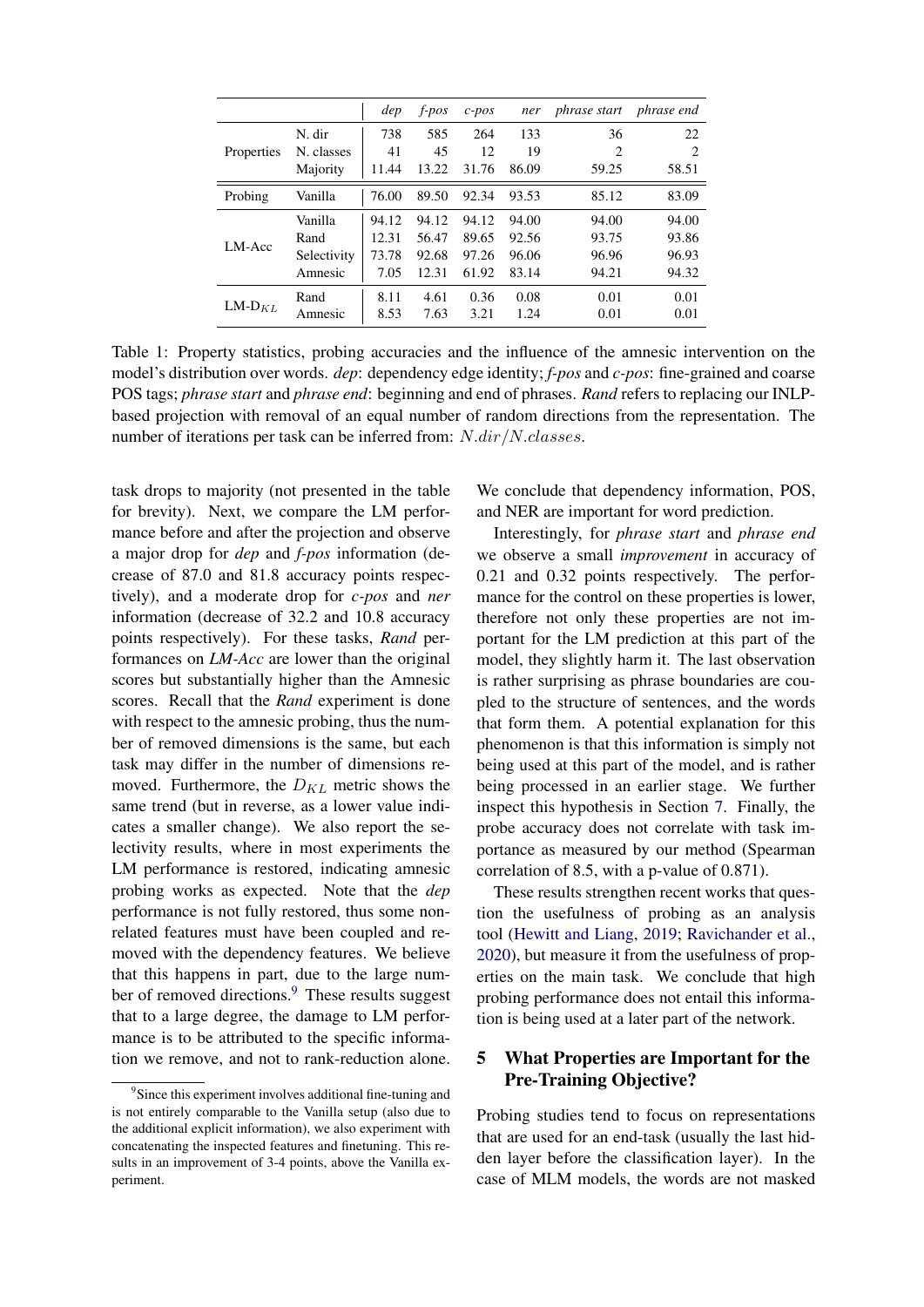<span id="page-5-0"></span>

|              |             | dep   | $f$ -pos | $c$ -pos | ner   | phrase start   | <i>phrase end</i> |
|--------------|-------------|-------|----------|----------|-------|----------------|-------------------|
| Properties   | N. dir      | 820   | 675      | 240      | 95    | 35             | 52                |
|              | N. classes  | 41    | 45       | 12       | 19    | $\overline{c}$ | 2                 |
|              | Majority    | 11.44 | 13.22    | 31.76    | 86.09 | 59.25          | 58.51             |
| Probing      | Vanilla     | 71.19 | 78.32    | 84.40    | 90.68 | 85.53          | 83.21             |
| LM-Acc       | Vanilla     | 56.98 | 56.98    | 56.98    | 57.71 | 57.71          | 57.71             |
|              | Rand        | 4.67  | 24.69    | 54.55    | 56.88 | 57.46          | 57.27             |
|              | Selectivity | 20.46 | 59.51    | 66.49    | 60.35 | 60.97          | 60.80             |
|              | Amnesic     | 4.67  | 6.01     | 33.28    | 48.39 | 56.89          | 56.19             |
| LM- $D_{KL}$ | Rand        | 7.77  | 6.10     | 0.45     | 0.10  | 0.02           | 0.04              |
|              | Amnesic     | 7.77  | 7.26     | 3.36     | 1.39  | 0.06           | 0.13              |

Table 2: Amnesic probing results for the *masked* representations. Properties statistics, word-prediction accuracy and  $D_{KL}$  results for the different properties inspected in this work. We report the Vanilla word prediction accuracy and the Amnesic scores, as well as the Rand and 1-Hot controls which shows minimal information loss and high selectivity (except for the *dep* property which all information was removed). The  $D_{KL}$  is also reported for all properties in the last rows which show similar trends as the accuracy performance.

when encoding them for downstream tasks.

However, these representations are different from those used during the pre-training LM phase (of interest to us), where the input words are masked. It is therefore unclear if the conclusions drawn from conventional probing also apply to the way that the pre-trained model operates.

From this section on, unless mentioned otherwise, we report our experiments on the masked words. That is, given a sequence of tokens  $x_1, \ldots, x_i, \ldots, x_n$  we encode the representation of each token  $x_i$  using its context, as follows:  $x_1, \ldots, x_{i-1}$ , [*MASK*],  $x_{i+1}, \ldots, x_n$ . The rest of the tokens remain intact. We feed these input tokens to BERT, and only use the masked representation of each word in its context  $h(x_1, \ldots, x_{i-1}, [MASK], x_{i+1}, \ldots, x_n)_i.$ 

We repeat the experiments from Section [4](#page-3-0) and report the results in Table [2.](#page-5-0) As expected, the LM accuracy drops significantly, as the model does not have access to the original word, and it has to infer it only based on context. Overall, the trends in the *masked* setting are similar to the *non-masked* setting. However, this is not always the case, as we show in Section [7.](#page-7-0) We also report the selectivity control. Notice that the performance for this experiment was improved across all tasks. In the case of *dep* and *f-pos*, where we had to neutralize most of the dimensions the performance does not fully recover. Note that the number of classes in those experiments might be a factor in the large performance gaps (expressed by the number of re-

<span id="page-5-1"></span>

Figure 2: LM accuracy over INLP predictions, for the *masked* tokens version. We present both the Vanilla word-prediction score (straight, blue line), as well as the control (orange, large circles) and INLP (green, small circles). Note that the number of removed dimensions per iteration differs, based on the number of classes of that property.

moved dimensions, N. dir, in the table). While not part of this study, it would be interesting to control for this factor in future work. However for the rest of the properties (*c-pos*, *ner*, and the *phrase-markers*) the performance is fully recov-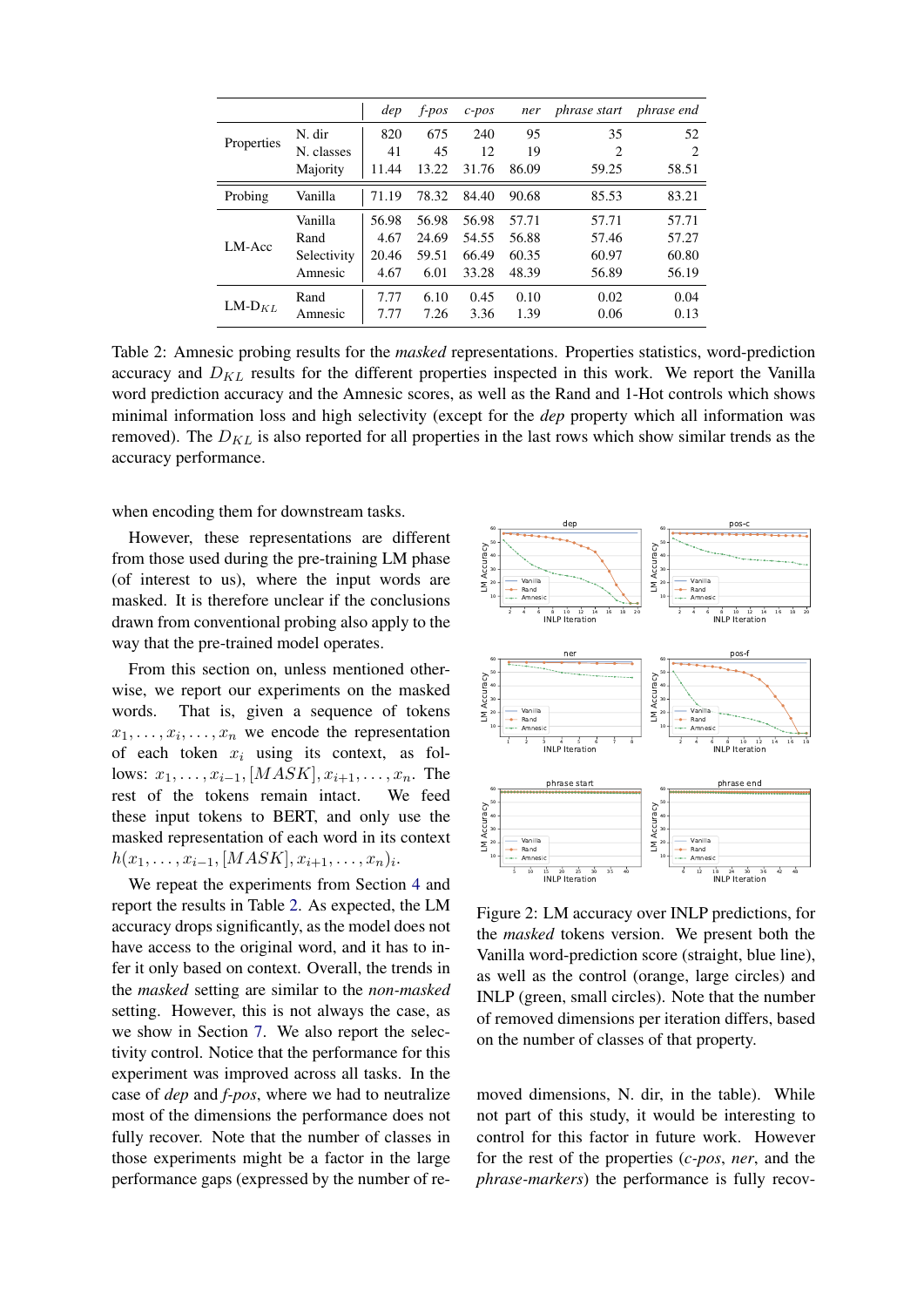<span id="page-6-1"></span>

| $c$ -pos    | Vanilla | Rand  | Amnesic |       |
|-------------|---------|-------|---------|-------|
| verb        | 46.72   | 44.85 | 34.99   | 11.73 |
| noun        | 42.91   | 38.94 | 34.26   | 8.65  |
| adposition  | 73.80   | 72.21 | 37.86   | 35.93 |
| determiner  | 82.29   | 83.53 | 16.64   | 65.66 |
| numeral     | 40.32   | 40.19 | 33.41   | 6.91  |
| punctuation | 80.71   | 81.02 | 47.03   | 33.68 |
| particle    | 96.40   | 95.71 | 18.74   | 77.66 |
| conjunction | 78.01   | 72.94 | 4.28    | 73.73 |
| adverb      | 39.84   | 34.11 | 23.71   | 16.14 |
| pronoun     | 70.29   | 61.93 | 33.23   | 37.06 |
| adjective   | 46.41   | 42.63 | 34.56   | 11.85 |
| other       | 70.59   | 76.47 | 52.94   | 17.65 |

Table 3: Masked, *c-pos* removal, fine-grained LM analysis. Removing *c-pos* information and testing the accuracy performance of words, accumulating by their label.  $\Delta$  is the difference in performance between the Vanilla and Amnesic scores.

ered, showing our methods' selectivity.

To further study the effect of INLP and inspect how the different dimensions removal affects performance, we display in Figure [2](#page-5-1) the LM performance after each iteration, both with the amnesic probing and the control and observe a consistent gap between them. Moreover, we highlight the difference in the slope for our method and the random direction removal. The amnesic probing exemplifies a much steeper slope than the random direction, indicating that the studied properties are indeed correlated with word prediction. We also provide the main task performance after each iteration in Figure [5](#page-14-1) in the Appendix, which steadily decreases with each iteration.

## <span id="page-6-0"></span>6 Specific Labels and Word Prediction

In the previous sections, we observed the impact (or lack thereof) of different properties on word prediction. But when a property affects word prediction, are all words affected similarly? In this section, we inspect a more fine-grained version of the properties of interest and study the impact of those on word predictions.

Fine-Grained Analysis When we remove the POS information from the representation, are nouns affected to the same degree as conjunctions? We repeat the *masked* experimental setting from Section [5,](#page-4-0) but this time we inspect the word prediction performance for the different labels. We

<span id="page-6-2"></span>

| $c$ -pos    | Vanilla | Amnesic | ∧    |
|-------------|---------|---------|------|
| verb        | 56.98   | 55.60   | 1.38 |
| noun        | 56.98   | 55.79   | 1.19 |
| adposition  | 56.98   | 53.40   | 3.58 |
| determiner  | 56.98   | 51.04   | 5.94 |
| numeral     | 56.98   | 55.88   | 1.10 |
| punctuation | 56.98   | 53.12   | 3.86 |
| particle    | 56.98   | 55.26   | 1.72 |
| conjunction | 56.98   | 54.29   | 2.69 |
| adverb      | 56.98   | 55.64   | 1.34 |
| pronoun     | 56.98   | 54.97   | 2.02 |
| adjective   | 56.98   | 55.95   | 1.03 |

Table 4: Word prediction accuracy after finegrained tag distinction removal, *masked* version. Rand control performance are all between 56.05 and 56.49 accuracy (with a maximum difference from Vanilla of 0.92 points).

report the results for the *c-pos* tagging in Table [3.](#page-6-1) We observe large differences in the word prediction performance before and after the POS removal between the labels. Nouns, numbers, and verbs show a relatively small impact on performance (8.64, 6.91, and 11.73 respectively), while conjunctions, particles, and determiners demonstrate large performance drops (73.73, 77.66, and 65.65, respectively). We see that the information about POS labels at the word-level prediction is much more important in closed-set vocabularies (such as conjunctions and determiners) than with open vocabularies (such as nouns and verbs).

A manual inspection of predicted words after removing the POS information reveals that many of the changes are due to the transformation of function words to content words. For example, the words 'and', 'of', and 'a' become 'rotate', 'say', and 'final', respectively, in the inspected sentences. For quantitative analysis, we use a POS tagger in order to measure the POS label confusion before and after the intervention. Out of the 12,700 determiners conjunctions and punctuations, 200 of the predicted words by BERT were tagged as nouns and verbs before the intervention, compared to 3,982 after.

Removal of Specific Labels Following the observation that classes are affected differently when predicting words, we further investigate the differences of specific label removal. To this end, we repeat the amnesic probing experiments, but instead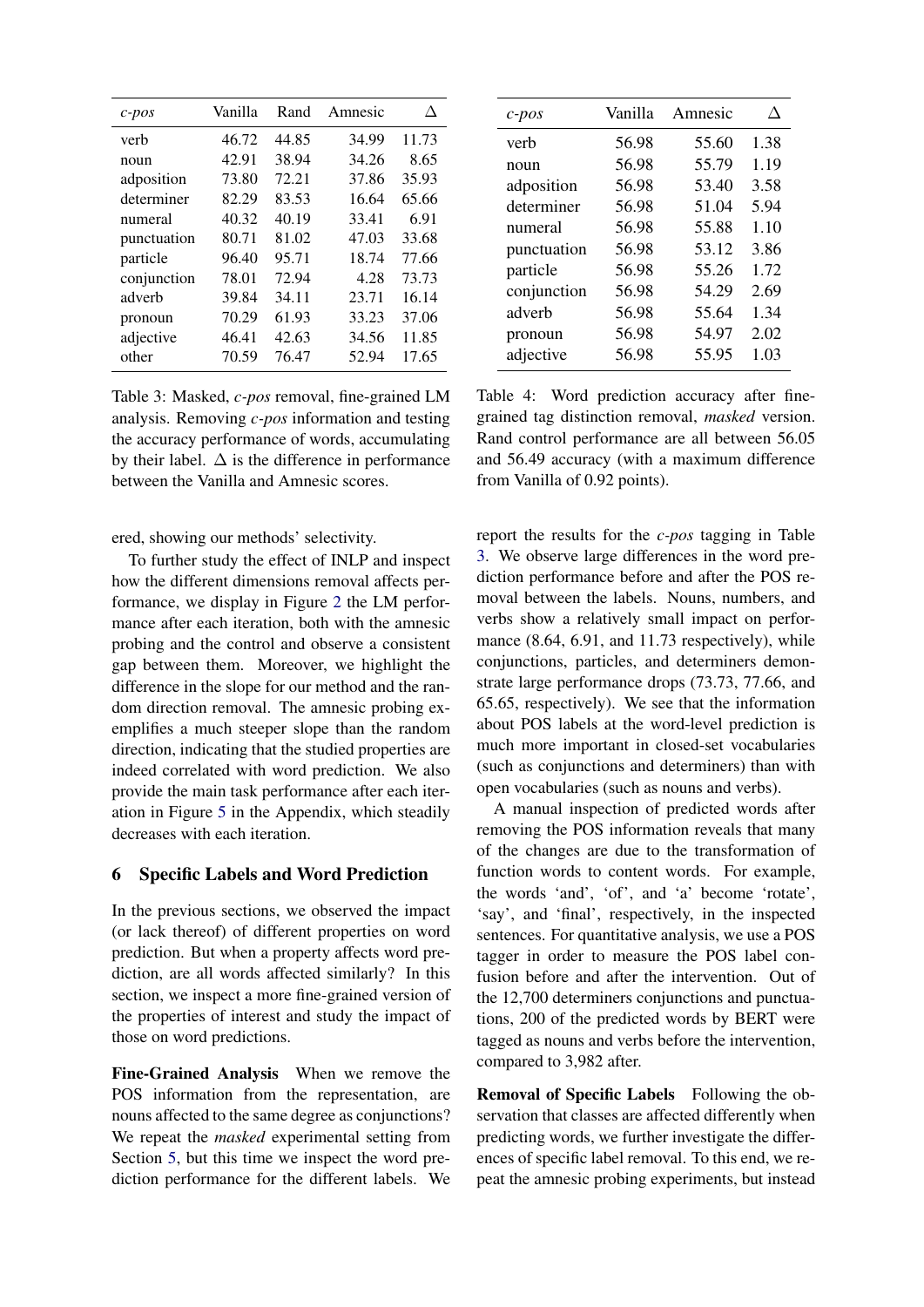<span id="page-7-6"></span><span id="page-7-2"></span><span id="page-7-1"></span>

Figure 3: Layer-wise removal. Removing from layer i (the rows) and testing probing performance on layer j (the columns). Top row [\(3a\)](#page-7-1) is non-masked version, bottom row [\(3b\)](#page-7-2) is masked.

of removing the fine-grained information of a linguistic property, we make a cruder removal: the distinction between a specific label and the rest. For example, with POS as the general property, we now investigate whether the information of noun vs. the rest is important for predicting a word. We perform this experiment for all of the *pos-c* labels, and report the results in Table [4.](#page-6-2)<sup>[10](#page-7-3)</sup>

We observe big performance gaps when removing different labels. For example, removing the distinctions between nouns and the rest, or verbs and the rest has minimal impact on performance. On the other hand, determiners and punctuations are highly affected. This is consistent with the previous observation on removing specific information. These results call for more detailed observations and experiments when studying a phenomenon as the fine-grained property distinction does not behave the same across labels.<sup>[11](#page-7-4)</sup>

#### <span id="page-7-0"></span>7 Behavior Across Layers

The results up to this section treat all of BERT's 'Transformer blocks' [\(Vaswani et al.,](#page-13-4) [2017\)](#page-13-4) as the encoding function and the embedding matrix as the model. But what happens when we remove the information of some linguistic property from earlier layers?

By using INLP to remove a property from an intermediate layer, we prevent the subsequent layer from using linearly-present information originally stored in that layer. Though this operation does not erase all the information correlative with the studied property (as INLP only removes linearlypresent information), it makes it harder for the model to use this information. Concretely, we begin by extracting the representation of some text from the first  $k$  layers of BERT and then run INLP on these representations to remove the property of interest. Given that we wish to study the effect of a property on layer  $i$ , we project the representation using the corresponding projection matrix  $P_i$ that was learned on those representations and then continue the encoding of the following layers.<sup>[12](#page-7-5)</sup>

# <span id="page-7-7"></span>7.1 Property Recovery After an Amnesic **Operation**

Is the property we linearly remove from a given layer recoverable by subsequent layers? We remove the information about some linguistic property from layer i and learn a probe classifier on all subsequent layers  $i + 1, \ldots, n$ . This tests how much information about this property the following layers have recovered. We experiment with the properties that could be removed without reducing too many dimensions: *pos-c*, *ner*, *phrase start* and *phrase end*. These results are summarized in Fig-

<span id="page-7-3"></span> $10$ In order to properly compare the different properties, we run INLP for solely 60 iterations, for each property. Since the 'other' tag is not common, we omit it from this experiment.

<span id="page-7-4"></span><sup>&</sup>lt;sup>11</sup>We repeat these experiments with the other studied properties and observe similar trends.

<span id="page-7-5"></span><sup>&</sup>lt;sup>12</sup>As the representations used to train INLP do not include BERTs' special tokens (e.g. 'CLS', 'SEP'), we also don't use the projection matrix on those tokens.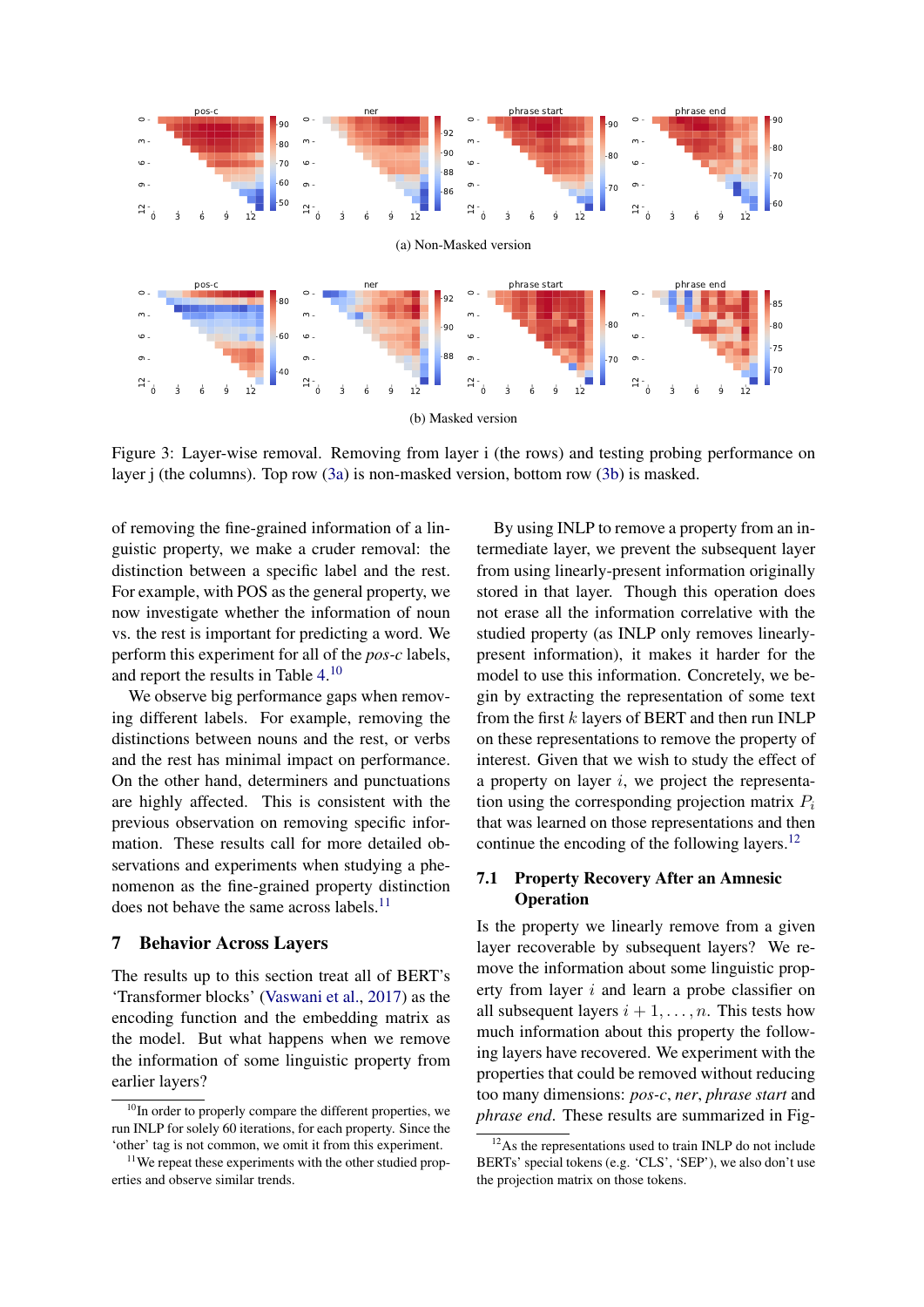<span id="page-8-2"></span><span id="page-8-1"></span><span id="page-8-0"></span>

Figure 4: The influence of the different properties, from each layer on LM predictions. Top figure [\(4a\)](#page-8-0) shows the results on the regular, *non-masked* version, bottom figure [\(4b\)](#page-8-1) for the *masked* version. Colors allow ease of layer comparison across graphs.

ure [3,](#page-7-6) both for the non-masked version (upper row) and the masked version (lower row).

Notably, for the *pos-c*, non-masked version, the information is highly recoverable in subsequent layers when applying the amnesic operation on the first seven layers: the performance drops from the regular probing of that layer between 5.72 and 12.69 accuracy points. However, in the second part of the network, the drop is substantially larger: between 16.57 and 46.39 accuracy points. For the masked version, we witness an opposite trend: The *pos-c* information is much less recoverable in the lower parts of the network than the upper parts. In particular, the removal of *pos-c* from the second layer appears to affect the rest of the layers, which do not manage to recover a high score on this task, ranging from 32.7 to 42.1 accuracy.

For all of the non-masked experiments, the upper layers seem to make it harder for the subsequent layers to extract the property. In the masked version, however, there is no consistent trend. It is harder to extract properties after the lower parts for *pos-c* and *ner*. For *phrase start* the upper part makes it harder for further extraction and for *phrase end* both the lower and upper parts make it harder, as opposed to the middle layers. Further research is needed in order to understand the significance of those findings, and whether or not they are related to information usage across layers.

This leads us to the final experiment where we test for the main task performance after an *amnesic* operation at the intermediate layers.

### 7.2 Re-rediscovering the NLP Pipeline

In the previous set of experiments, we measured how much of the signal removed in layer  $i$  is recovered in subsequent layers. We now study how the removal of information in layer  $i$  affects the word prediction accuracy at the final layer, in order to get a complementary measure for layer importance with respect to a property. The results for the different properties are presented in Figure [4,](#page-8-2) where we plot the difference in word prediction performance between the control and the amnesic probing when removing a linguistic property from a certain layer.

These results provide a clear interpretation of the internal function of BERT's layers. For the masked version (Figure [4b\)](#page-8-1), we observe that the *pos-c* properties are most important in layer 3 and its surrounding layers, as well as layer 12. However, this information is accurately extractable only towards the last layers. For *ner*, we observe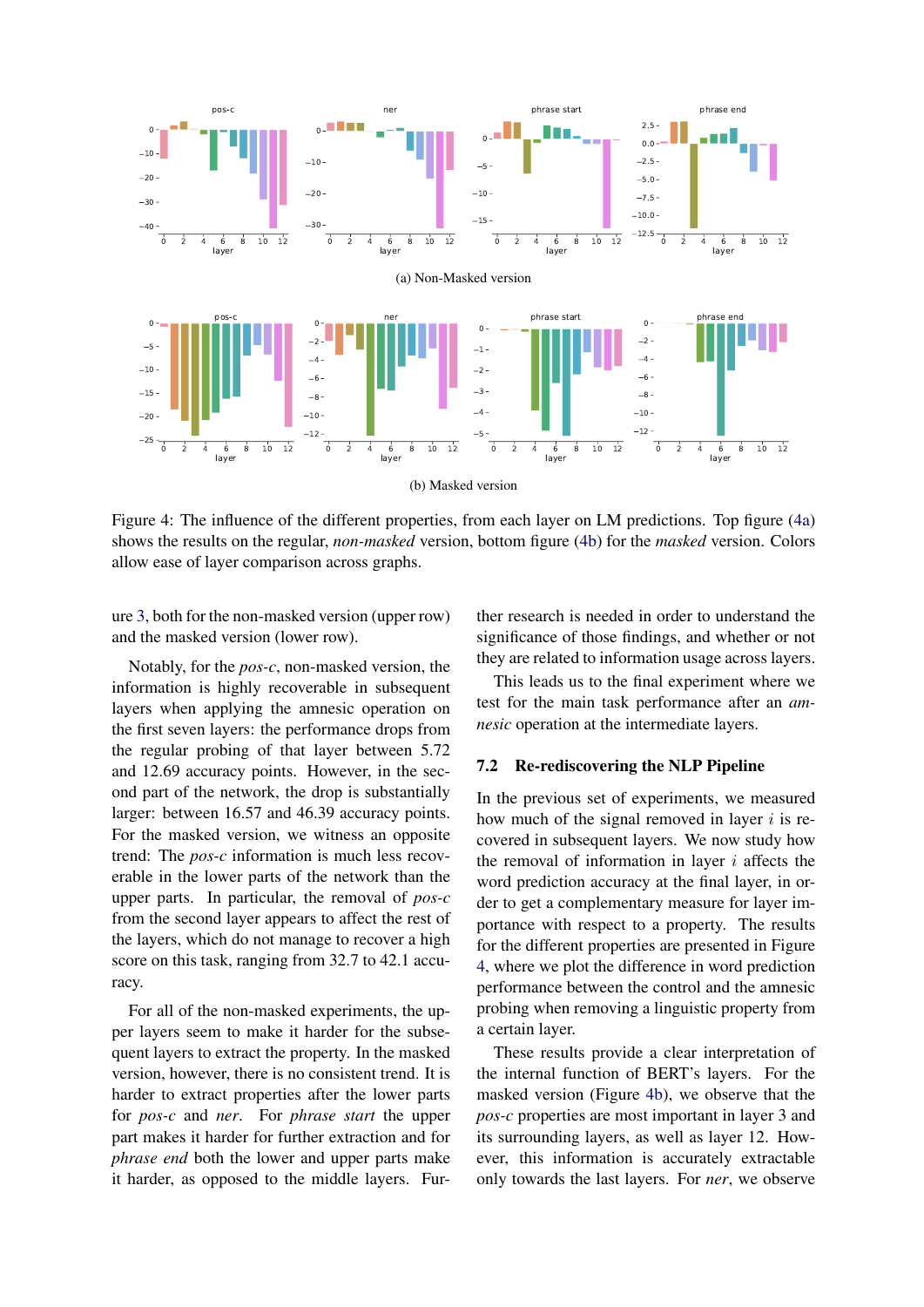that the main performance loss occurs at layer 4. For *phrase-markers* the middle layers are important: layers 5 and 7 for *phrase start* (although the absolute performance loss is not big) and layer 6 for *phrase end* contributes the most for the word prediction performance.

The story with the *non-masked* version is quite different (Figure [4a\)](#page-8-0). First, notice that the amnesic operation *improves* the LM performance for all properties, in some layers. $13$  Second, the drop in performance peak across all properties is different than the *masked* version experiments. Particularly, it seems that for *pos-c*, when the words are non-masked in the input, the most important layer for *pos-c* is 11 (and not layer 3, as in the masked version), while this information is easily extractable (by standard probing) across all layers (above 80% accuracy).

Interestingly, the conclusions we draw on layerimportance from amnesic probing partly differ from the ones in the "Pipeline processing" hypothesis [\(Tenney et al.,](#page-13-1) [2019a\)](#page-13-1), which aims to localize and attribute information processing of linguistic properties to parts of BERT (for the non-masked version).<sup>[14](#page-9-1)</sup> On one hand, the *ner* experiment trends are similar: the last layers are much more important than earlier ones (in particular, layer 11 is the most affected in our case, with a decrease of 31.09 accuracy points. On the other hand, in contrast to their hypotheses, we find that POS information, *pos-c* (which was considered to be more important in the earlier layers) affects the word prediction performance much more in the upper layers (40.99 accuracy loss in the 11th layer). Finally, we note that our approach performs an ablation of these properties in the representation space, which reveals which layers are actually responsible for processing properties, as opposed to [Tenney et al.](#page-13-1) [\(2019a\)](#page-13-1) which focused on where this information is easily extractable.

We note the big differences in behavior when analyzing the masked vs. the non-masked version of BERT, and call for future work to make a clearer distinction between the two. Finally, we stress that the different experiments should not be compared between one setting to the other, and thus the different y-scales in the figures. This is due to confounding variables (e.g. the number of removed

dimensions from the representations), which we do not control for in this work.

# 8 Related Work

With the established impressive performance of large pre-trained language models [\(Devlin et al.,](#page-11-0) [2019;](#page-11-0) [Liu et al.,](#page-12-1) [2019b\)](#page-12-1), based on the Transformer architecture [\(Vaswani et al.,](#page-13-4) [2017\)](#page-13-4), a large body of work started studying and gaining insight into how these models work and what do they encode.<sup>[15](#page-9-2)</sup> For a thorough summary of these advancements we refer the reader to a recent primer on the subject [\(Rogers et al.,](#page-13-5) [2020\)](#page-13-5).

A particularly popular and easy-to-use interpretation method is probing [\(Conneau et al.,](#page-11-1) [2018\)](#page-11-1). Despite its popularity, recent works have questioned the use of probing as an interpretation tool. [Hewitt and Liang](#page-11-3) [\(2019\)](#page-11-3) have emphasized the need to distinguish between decoding and learning the probing tasks. They introduced *control tasks*, a consistent but linguistically meaningless attribution of labels to tokens, and have shown that probes trained on the control tasks often perform well, due to the strong lexical information held in the representations and learned by the probe. This leads them to propose a selectivity measure that aims to choose probes that achieve high accuracy only on linguistically-meaningful tasks. [Tamkin](#page-13-6) [et al.](#page-13-6) [\(2020\)](#page-13-6) claim that probing cannot serve as an explanation of downstream task success. They observe that the probing scores do not correlate with the transfer scores achieved by fine-tuning.

Finally, [Ravichander et al.](#page-12-3) [\(2020\)](#page-12-3) show that probing can achieve non-trivial results for linguistic properties that were not needed for the task the model was trained on. In this work, we observe a similar phenomenon, but from a different angle. We actively remove some property of interest from the queried representation and measure the impact of the *amnesic* representation of the property on the main task.

Two recent works study the probing paradigm from an information-theory perspective. [Pi](#page-12-10)[mentel et al.](#page-12-10) [\(2020\)](#page-12-10) emphasize that under a mutual-information maximization objective, "bet-

<span id="page-9-0"></span> $13$ [Giulianelli et al.](#page-11-9) [\(2018\)](#page-11-9) observed a similar behavior by performing an intervention on LSTM activations.

<span id="page-9-1"></span><sup>&</sup>lt;sup>14</sup>We note that this work analyzes BERT-base, in contrast to [Tenney et al.](#page-13-1) [\(2019a\)](#page-13-1) which analyzed BERT-Large.

<span id="page-9-2"></span><sup>&</sup>lt;sup>15</sup>These works cover a wide variety of topics, including grammatical generalization [\(Goldberg,](#page-11-10) [2019;](#page-11-10) [Warstadt et al.,](#page-13-7) [2019\)](#page-13-7), syntax [\(Tenney et al.,](#page-13-8) [2019b;](#page-13-8) [Lin et al.,](#page-12-11) [2019;](#page-12-11) [Reif](#page-12-12) [et al.,](#page-12-12) [2019;](#page-12-12) [Hewitt and Manning,](#page-11-7) [2019;](#page-11-7) [Liu et al.,](#page-12-8) [2019a\)](#page-12-8), world knowledge [\(Petroni et al.,](#page-12-13) [2019;](#page-12-13) [Jiang et al.,](#page-12-14) [2020\)](#page-12-14), reasoning [\(Talmor et al.,](#page-13-9) [2019\)](#page-13-9), and commonsense [\(Forbes](#page-11-11) [et al.,](#page-11-11) [2019;](#page-11-11) [Zhou et al.,](#page-13-10) [2019;](#page-13-10) [Weir et al.,](#page-13-11) [2020\)](#page-13-11).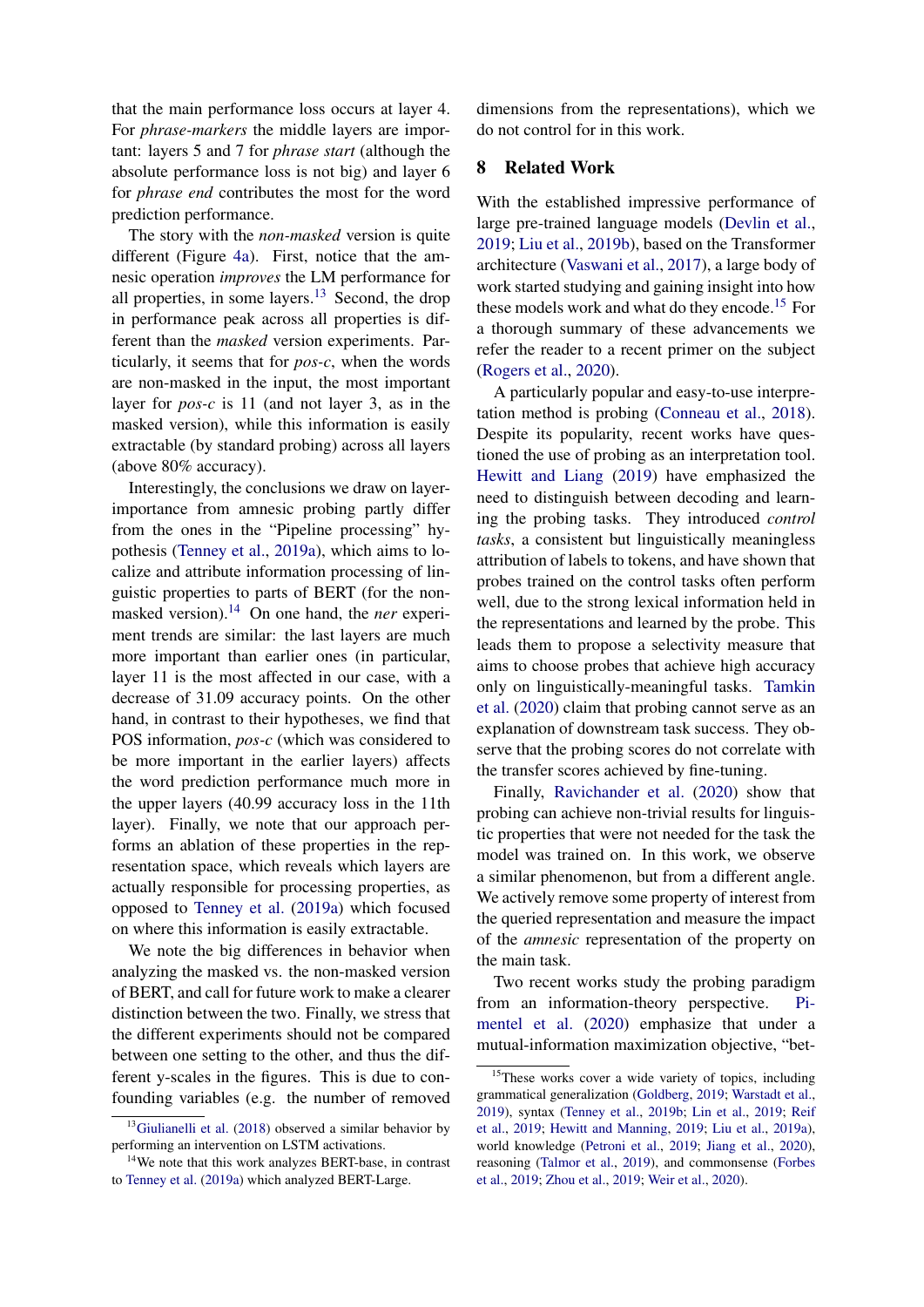ter" probes are increasingly more accurate, regardless of complexity. They use the data-processing inequality to question the rationale behind methods that focus on encoding and propose *ease of extractability* as an alternative criterion. [Voita](#page-13-12) [and Titov](#page-13-12) [\(2020\)](#page-13-12) follow this direction, using the concept of minimum description length (MDL, [Rissanen,](#page-12-15) [1978\)](#page-12-15) to quantify the total information needed to transmit both the probing model and the labels it predicts. Our discussion here is somewhat orthogonal to those on the meaning of encoding and probe complexity, as we focus on the information influence on the model's behavior, rather than on the ability to extract it from the representation.

Finally and concurrent to this work, [Feder et al.](#page-11-12) [\(2020\)](#page-11-12) have studied a similar question of a *causal* attribution of concepts to representations, using adversarial training guided by causal graphs.

# 9 Discussion

Intuitively, we would like to completely neutralize the abstract property we are interested in  $-$  e.g., POS information (*completeness*), as represented by the model — while keeping the rest of the representation intact (*selectivity*). This is a nontrivial goal, as it is not clear whether neural models actually have abstract and disentangled representations of properties such as POS, which are independent of other properties of the text. It may be the case that the representation of many properties is intertwined. Indeed, there is an ongoing debate on the assertion that certain information is "encoded" in the representation [\(Voita and Titov,](#page-13-12) [2020;](#page-13-12) [Pimentel et al.,](#page-12-10) [2020\)](#page-12-10). However, even if a disentangled representation of the information we focus on exists, it is not clear how to detect it.

We implement the information removal operation with INLP, which gives a first-order approximation using linear classifiers; we note, however, that one can in principle use other approaches to achieve the same goal. While we show that we do remove the linear ability to predict the properties and provide some evidence to the selectivity of this method ([§2\)](#page-1-1), one has to bear in mind that we remove only linearly-present information, and that the classifiers can rely on arbitrary features that happen to correlate with the gold label, be it a result of spurious correlations or inherent encoding of the direct property. Indeed, we observe this behavior in Section [7.1](#page-7-7) (Figure [3\)](#page-7-6), where we neutralize the information from certain layers, but

occasionally observe higher probing accuracy in following layers. We thus stress that the information we remove in practice should be seen only as an approximation for the abstract information we are interested in and that one has to be cautious of *causal* interpretations of the results. Although in this paper we use the INLP algorithm in order to remove linear information, *amnesic probing* is not restricted to removing linear information. When non-linear removal methods become available, they can be swapped instead of INLP. This stresses the importance of creating algorithms for non-linear information removal.

Another unanswered question is how to quantify the *relative* importance of different properties encoded in the representation for the word prediction task. The different erasure portion for different properties makes it hard to draw conclusions on which property is more important for the task of interest. While we do not make claims such as "dependency information is more important than POS", these are interesting questions that should be further discussed and researched.

# 10 Conclusions

In this work, we propose a new method, *Amnesic Probing*, which aims to quantify the influence of specific properties on a model that is trained on a task of interest. We demonstrate that conventional probing falls short in answering such behavioral questions, and perform a series of experiments on different linguistic phenomena, quantifying their influence on the masked language modeling task. Furthermore, we inspect both unmasked and masked BERT's representation and detail the differences between them, which we find to be substantial. We also highlight the different influences of specific fine-grained properties (e.g. nouns, and determiners) on the final task. Finally, we use our proposed method on the different layers of BERT, and study which parts of the model make use of the different properties. Taken together, we argue that compared with probing, counterfactual intervention — such as the one we present here — can provide a richer and more refined view of the way symbolic linguistic information is encoded and used by neural models with distributed representations.<sup>[16](#page-10-0)</sup>

<span id="page-10-0"></span><sup>&</sup>lt;sup>16</sup>All of the experiments were logged and tracked using Weights and Biases [\(Biewald,](#page-11-13) [2020\)](#page-11-13).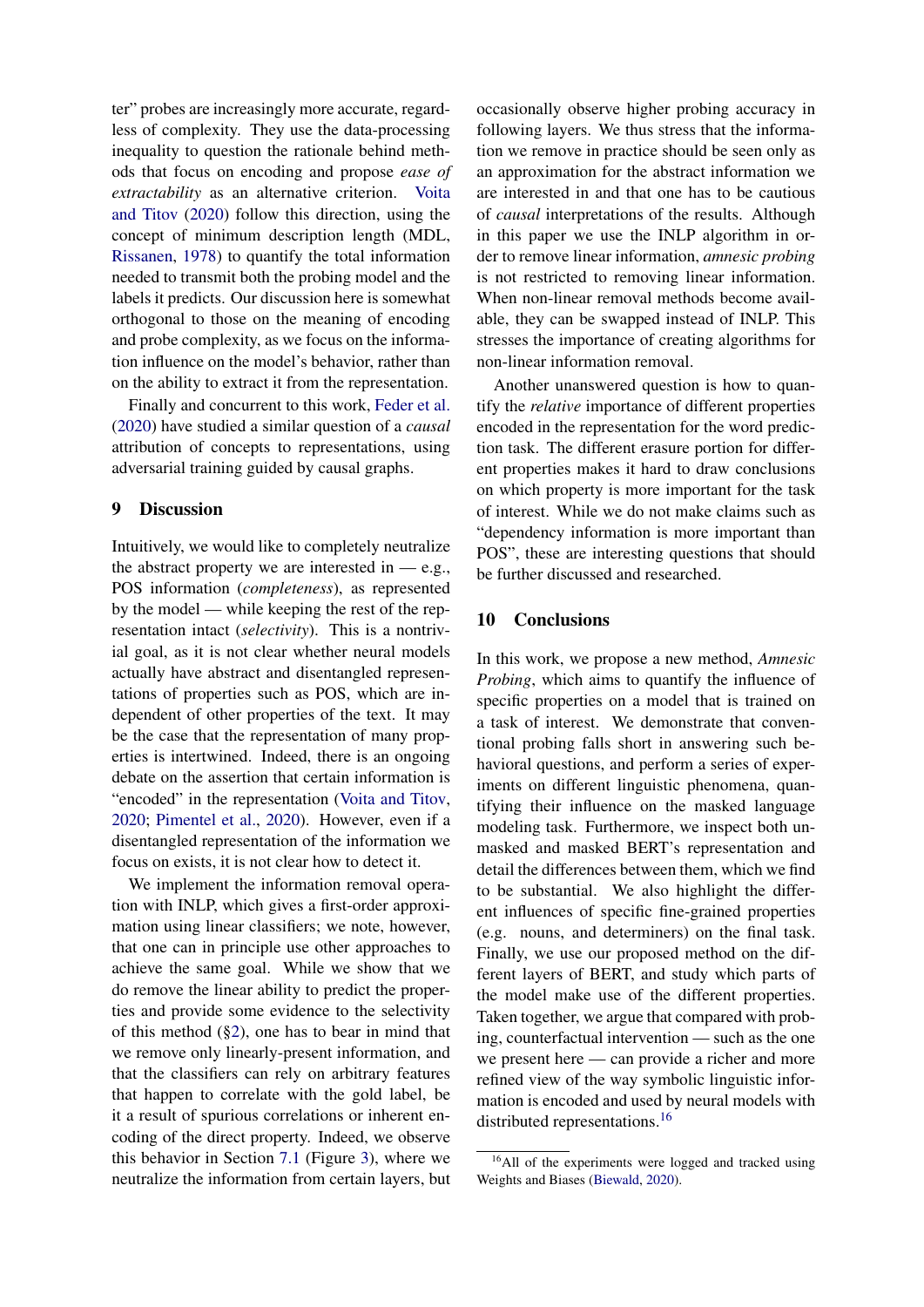### Acknowledgments

We would like to thank Hila Gonen, Amit Moryossef, Divyansh Kaushik, Abhilasha Ravichander, Uri Shalit, Felix Kreuk Jurica Ševa and Yonatan Belinkov for their helpful comments and discussions. We also thank the anonymous reviewers and the action editor, Radu Florian, for their valuable suggestions.

This project has received funding from the Europoean Research Council (ERC) under the Europoean Union's Horizon 2020 research and innovation programme, grant agreement No. 802774 (iEXTRACT). Yanai Elazar is grateful to be partially supported by the PBC fellowship for outstanding Phd candidates in Data Science.

# References

- <span id="page-11-2"></span>Yossi Adi, Einat Kermany, Yonatan Belinkov, Ofer Lavi, and Yoav Goldberg. 2016. [Fine-grained](http://arxiv.org/abs/1608.04207) [analysis of sentence embeddings using auxiliary](http://arxiv.org/abs/1608.04207) [prediction tasks.](http://arxiv.org/abs/1608.04207) *CoRR*, abs/1608.04207.
- <span id="page-11-8"></span>Christoph Alt, Aleksandra Gabryszak, and Leonhard Hennig. 2020. [Probing linguistic features](https://www.aclweb.org/anthology/2020.acl-main.140) [of sentence-level representations in relation ex](https://www.aclweb.org/anthology/2020.acl-main.140)[traction.](https://www.aclweb.org/anthology/2020.acl-main.140) In *Proceedings of the 58th Annual Meeting of the Association for Computational Linguistics*, pages 1534–1545, Online. Association for Computational Linguistics.
- <span id="page-11-13"></span>Lukas Biewald. 2020. [Experiment tracking with](https://www.wandb.com/) [weights and biases.](https://www.wandb.com/) Software available from wandb.com.
- <span id="page-11-1"></span>Alexis Conneau, Germán Kruszewski, Guillaume Lample, Loïc Barrault, and Marco Baroni. 2018. What you can cram into a single  $\&$ !#\* vector: Probing sentence embeddings for linguistic properties. In *Proceedings of the 56th Annual Meeting of the Association for Computational Linguistics (Volume 1: Long Papers)*, pages 2126–2136.
- <span id="page-11-0"></span>Jacob Devlin, Ming-Wei Chang, Kenton Lee, and Kristina Toutanova. 2019. [BERT: pre-training](https://www.aclweb.org/anthology/N19-1423/) [of deep bidirectional transformers for language](https://www.aclweb.org/anthology/N19-1423/) [understanding.](https://www.aclweb.org/anthology/N19-1423/) In *Proceedings of the 2019 Conference of the North American Chapter of the Association for Computational Linguistics: Human Language Technologies, NAACL-HLT 2019, Minneapolis, MN, USA, June 2-7, 2019,*

*Volume 1 (Long and Short Papers)*, pages 4171– 4186.

- <span id="page-11-6"></span>Yanai Elazar and Yoav Goldberg. 2018. [Adversar](http://aclweb.org/anthology/D18-1002)[ial removal of demographic attributes from text](http://aclweb.org/anthology/D18-1002) [data.](http://aclweb.org/anthology/D18-1002) In *Proceedings of the 2018 Conference on Empirical Methods in Natural Language Processing*, pages 11–21. Association for Computational Linguistics.
- <span id="page-11-12"></span>Amir Feder, Nadav Oved, Uri Shalit, and Roi Reichart. 2020. [Causalm: Causal model explana](http://arxiv.org/abs/arXiv:2005.13407)[tion through counterfactual language models.](http://arxiv.org/abs/arXiv:2005.13407)
- <span id="page-11-11"></span>Maxwell Forbes, Ari Holtzman, and Yejin Choi. 2019. Do neural language representations learn physical commonsense? *Proceedings of the 41st Annual Conference of the Cognitive Science Society*.
- <span id="page-11-5"></span>Yaroslav Ganin, Evgeniya Ustinova, Hana Ajakan, Pascal Germain, Hugo Larochelle, François Laviolette, Mario Marchand, and Victor Lempitsky. 2016. Domain-adversarial training of neural networks. *The Journal of Machine Learning Research*, 17(1):2096–2030.
- <span id="page-11-9"></span>Mario Giulianelli, Jack Harding, Florian Mohnert, Dieuwke Hupkes, and Willem Zuidema. 2018. Under the hood: Using diagnostic classifiers to investigate and improve how language models track agreement information. In *Proceedings of the 2018 EMNLP Workshop BlackboxNLP: Analyzing and Interpreting Neural Networks for NLP*, pages 240–248.
- <span id="page-11-10"></span>Yoav Goldberg. 2019. Assessing bert's syntactic abilities. *arXiv preprint arXiv:1901.05287*.
- <span id="page-11-4"></span>Yash Goyal, Uri Shalit, and Been Kim. 2019. Explaining classifiers with causal concept effect (cace). *arXiv preprint arXiv:1907.07165*.
- <span id="page-11-3"></span>J. Hewitt and P. Liang. 2019. [Designing and in](https://nlp.stanford.edu/pubs/hewitt2019control.pdf)[terpreting probes with control tasks.](https://nlp.stanford.edu/pubs/hewitt2019control.pdf) In *Empirical Methods in Natural Language Processing (EMNLP)*.
- <span id="page-11-7"></span>John Hewitt and Christopher D. Manning. 2019. [A structural probe for finding syntax in word](https://aclweb.org/anthology/papers/N/N19/N19-1419/) [representations.](https://aclweb.org/anthology/papers/N/N19/N19-1419/) In *Proceedings of the Conference of the North American Chapter of the Association for Computational Linguistics: Human Language Technologies, NAACL-HLT*, pages 4129–4138.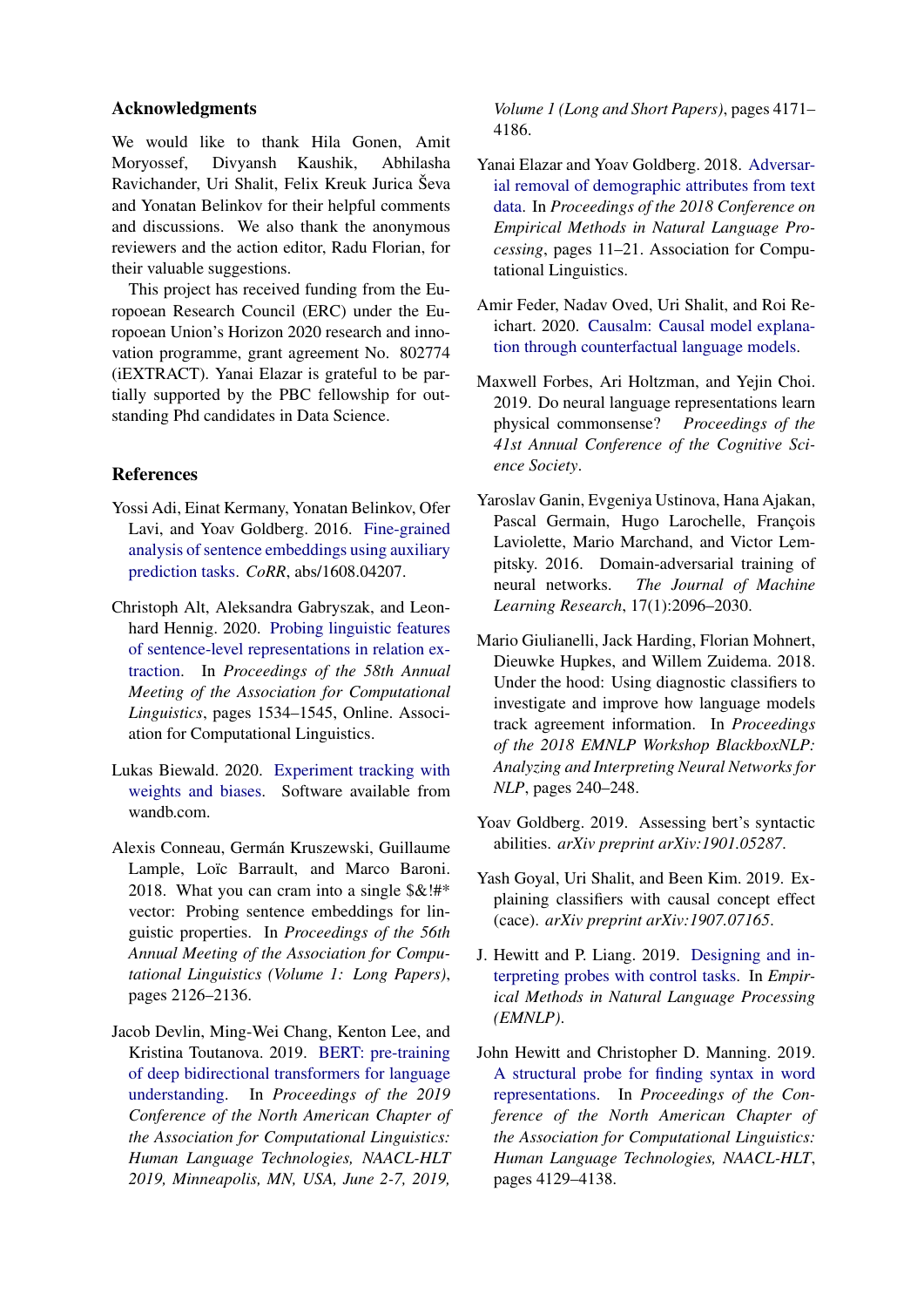- <span id="page-12-2"></span>Dieuwke Hupkes, Sara Veldhoen, and Willem Zuidema. 2018. Visualisation and'diagnostic classifiers' reveal how recurrent and recursive neural networks process hierarchical structure. *Journal of Artificial Intelligence Research*, 61:907–926.
- <span id="page-12-14"></span>Zhengbao Jiang, Frank F Xu, Jun Araki, and Graham Neubig. 2020. How can we know what language models know? *Transactions of the Association for Computational Linguistics*, 8:423–438.
- <span id="page-12-4"></span>Divyansh Kaushik, Eduard Hovy, and Zachary Lipton. 2020. [Learning the difference that](https://openreview.net/forum?id=Sklgs0NFvr) [makes a difference with counterfactually](https://openreview.net/forum?id=Sklgs0NFvr)[augmented data.](https://openreview.net/forum?id=Sklgs0NFvr) In *International Conference on Learning Representations*.
- <span id="page-12-11"></span>Yongjie Lin, Yi Chern Tan, and Robert Frank. 2019. Open sesame: Getting inside bert's linguistic knowledge. In *Proceedings of the 2019 ACL Workshop BlackboxNLP: Analyzing and Interpreting Neural Networks for NLP*, pages 241–253.
- <span id="page-12-8"></span>Nelson F Liu, Matt Gardner, Yonatan Belinkov, Matthew E Peters, and Noah A Smith. 2019a. Linguistic knowledge and transferability of contextual representations. In *Proceedings of the 2019 Conference of the North American Chapter of the Association for Computational Linguistics: Human Language Technologies, Volume 1 (Long and Short Papers)*, pages 1073– 1094.
- <span id="page-12-1"></span>Yinhan Liu, Myle Ott, Naman Goyal, Jingfei Du, Mandar Joshi, Danqi Chen, Omer Levy, Mike Lewis, Luke Zettlemoyer, and Veselin Stoyanov. 2019b. Roberta: A robustly optimized bert pretraining approach. *arXiv preprint arXiv:1907.11692*.
- <span id="page-12-9"></span>Ryan McDonald, Joakim Nivre, Yvonne Quirmbach-Brundage, Yoav Goldberg, Dipanjan Das, Kuzman Ganchev, Keith Hall, Slav Petrov, Hao Zhang, Oscar Täckström, et al. 2013. Universal dependency annotation for multilingual parsing. In *Proceedings of the 51st Annual Meeting of the Association for Computational Linguistics (Volume 2: Short Papers)*, pages 92–97.
- <span id="page-12-6"></span>Judea Pearl and Dana Mackenzie. 2018. *The book of why: the new science of cause and effect*. Basic Books.
- <span id="page-12-7"></span>Fabian Pedregosa, Gaël Varoquaux, Alexandre Gramfort, Vincent Michel, Bertrand Thirion, Olivier Grisel, Mathieu Blondel, Peter Prettenhofer, Ron Weiss, and Vincent Dubourg. 2011. Scikit-learn: Machine learning in python. *Journal of machine learning research*, 12(Oct):2825–2830.
- <span id="page-12-0"></span>Matthew E Peters, Mark Neumann, Mohit Iyyer, Matt Gardner, Christopher Clark, Kenton Lee, and Luke Zettlemoyer. 2018. Deep contextualized word representations. In *Proceedings of NAACL-HLT*, pages 2227–2237.
- <span id="page-12-13"></span>Fabio Petroni, Tim Rocktäschel, Sebastian Riedel, Patrick Lewis, Anton Bakhtin, Yuxiang Wu, and Alexander Miller. 2019. Language models as knowledge bases? In *Proceedings of the 2019 Conference on Empirical Methods in Natural Language Processing and the 9th International Joint Conference on Natural Language Processing (EMNLP-IJCNLP)*, pages 2463–2473.
- <span id="page-12-10"></span>Tiago Pimentel, Josef Valvoda, Rowan Hall Maudslay, Ran Zmigrod, Adina Williams, and Ryan Cotterell. 2020. [Information-theoretic](http://arxiv.org/abs/2004.03061) [probing for linguistic structure.](http://arxiv.org/abs/2004.03061)
- <span id="page-12-5"></span>Shauli Ravfogel, Yanai Elazar, Hila Gonen, Michael Twiton, and Yoav Goldberg. 2020. [Null it out: Guarding protected attributes by it](https://www.aclweb.org/anthology/2020.acl-main.647)[erative nullspace projection.](https://www.aclweb.org/anthology/2020.acl-main.647) In *Proceedings of the 58th Annual Meeting of the Association for Computational Linguistics*, pages 7237–7256, Online. Association for Computational Linguistics.
- <span id="page-12-3"></span>Abhilasha Ravichander, Yonatan Belinkov, and Eduard Hovy. 2020. Probing the probing paradigm: Does probing accuracy entail task relevance? *arXiv preprint arXiv:2005.00719*.
- <span id="page-12-12"></span>Emily Reif, Ann Yuan, Martin Wattenberg, Fernanda B Viegas, Andy Coenen, Adam Pearce, and Been Kim. 2019. Visualizing and measuring the geometry of bert. In *Advances in Neural Information Processing Systems*, pages 8592– 8600.
- <span id="page-12-15"></span>Jorma Rissanen. 1978. Modeling by shortest data description. *Automatica*, 14(5):465–471.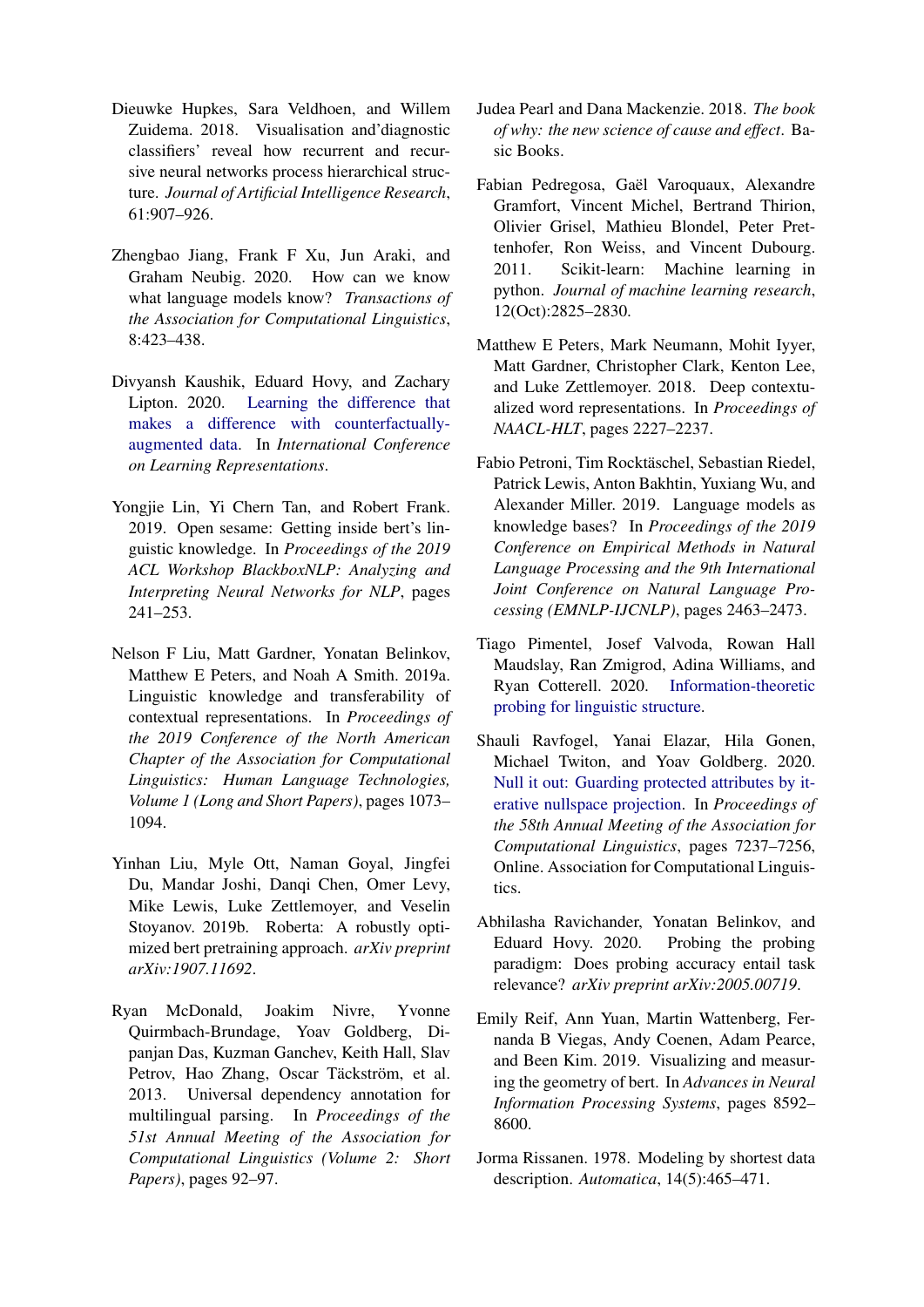- <span id="page-13-5"></span>Anna Rogers, Olga Kovaleva, and Anna Rumshisky. 2020. A primer in bertology: What we know about how bert works. *arXiv preprint arXiv:2002.12327*.
- <span id="page-13-9"></span>Alon Talmor, Yanai Elazar, Yoav Goldberg, and Jonathan Berant. 2019. [olmpics – on what lan](http://arxiv.org/abs/1912.13283)[guage model pre-training captures.](http://arxiv.org/abs/1912.13283)
- <span id="page-13-6"></span>Alex Tamkin, Trisha Singh, Davide Giovanardi, and Noah Goodman. 2020. Investigating transferability in pretrained language models. *arXiv preprint arXiv:2004.14975*.
- <span id="page-13-1"></span>Ian Tenney, Dipanjan Das, and Ellie Pavlick. 2019a. [BERT rediscovers the classical NLP](https://www.aclweb.org/anthology/P19-1452/) [pipeline.](https://www.aclweb.org/anthology/P19-1452/) In *Proceedings of the Conference of the Association for Computational Linguistics, ACL*, pages 4593–4601.
- <span id="page-13-8"></span>Ian Tenney, Patrick Xia, Berlin Chen, Alex Wang, Adam Poliak, R Thomas McCoy, Najoung Kim, Benjamin Van Durme, Sam Bowman, Dipanjan Das, and Ellie Pavlick. 2019b. [What do you](https://openreview.net/forum?id=SJzSgnRcKX) [learn from context? probing for sentence struc](https://openreview.net/forum?id=SJzSgnRcKX)[ture in contextualized word representations.](https://openreview.net/forum?id=SJzSgnRcKX) In *International Conference on Learning Representations*.
- <span id="page-13-4"></span>Ashish Vaswani, Noam Shazeer, Niki Parmar, Jakob Uszkoreit, Llion Jones, Aidan N Gomez, Łukasz Kaiser, and Illia Polosukhin. 2017. Attention is all you need. In *Advances in neural information processing systems*, pages 5998– 6008.
- <span id="page-13-0"></span>Jesse Vig, Sebastian Gehrmann, Yonatan Belinkov, Sharon Qian, Daniel Nevo, Yaron Singer, and Stuart Shieber. 2020. Causal mediation analysis for interpreting neural nlp: The case of gender bias. *arXiv preprint arXiv:2004.12265*.
- <span id="page-13-12"></span>Elena Voita and Ivan Titov. 2020. Informationtheoretic probing with minimum description length. *arXiv preprint arXiv:2003.12298*.
- <span id="page-13-7"></span>Alex Warstadt, Yu Cao, Ioana Grosu, Wei Peng, Hagen Blix, Yining Nie, Anna Alsop, Shikha Bordia, Haokun Liu, Alicia Parrish, et al. 2019. Investigating bert's knowledge of language: Five analysis methods with npis. In *Proceedings of the 2019 Conference on Empirical Methods in Natural Language Processing and*

*the 9th International Joint Conference on Natural Language Processing (EMNLP-IJCNLP)*, pages 2870–2880.

- <span id="page-13-11"></span>Nathaniel Weir, Adam Poliak, and Benjamin Van Durme. 2020. [Probing neural language](https://cognitivesciencesociety.org/cogsci20/papers/0070/0070.pdf) [models for human tacit assumptions.](https://cognitivesciencesociety.org/cogsci20/papers/0070/0070.pdf) In *42nd Annual Virtual Meeting of theCognitive Science Society (CogSci)*.
- <span id="page-13-3"></span>Ralph Weischedel, Martha Palmer, Mitchell Marcus, Eduard Hovy, Sameer Pradhan, Lance Ramshaw, Nianwen Xue, Ann Taylor, Jeff Kaufman, Michelle Franchini, et al. 2013. Ontonotes release 5.0 ldc2013t19. *Linguistic Data Consortium, Philadelphia, PA*, 23.
- <span id="page-13-2"></span>Thomas Wolf, Lysandre Debut, Victor Sanh, Julien Chaumond, Clement Delangue, Anthony Moi, Pierric Cistac, Tim Rault, R'emi Louf, Morgan Funtowicz, and Jamie Brew. 2019. Huggingface's transformers: State-ofthe-art natural language processing. *ArXiv*, abs/1910.03771.
- <span id="page-13-10"></span>Xuhui Zhou, Yue Zhang, Leyang Cui, and Dandan Huang. 2019. Evaluating commonsense in pre-trained language models. *arXiv preprint arXiv:1911.11931*.